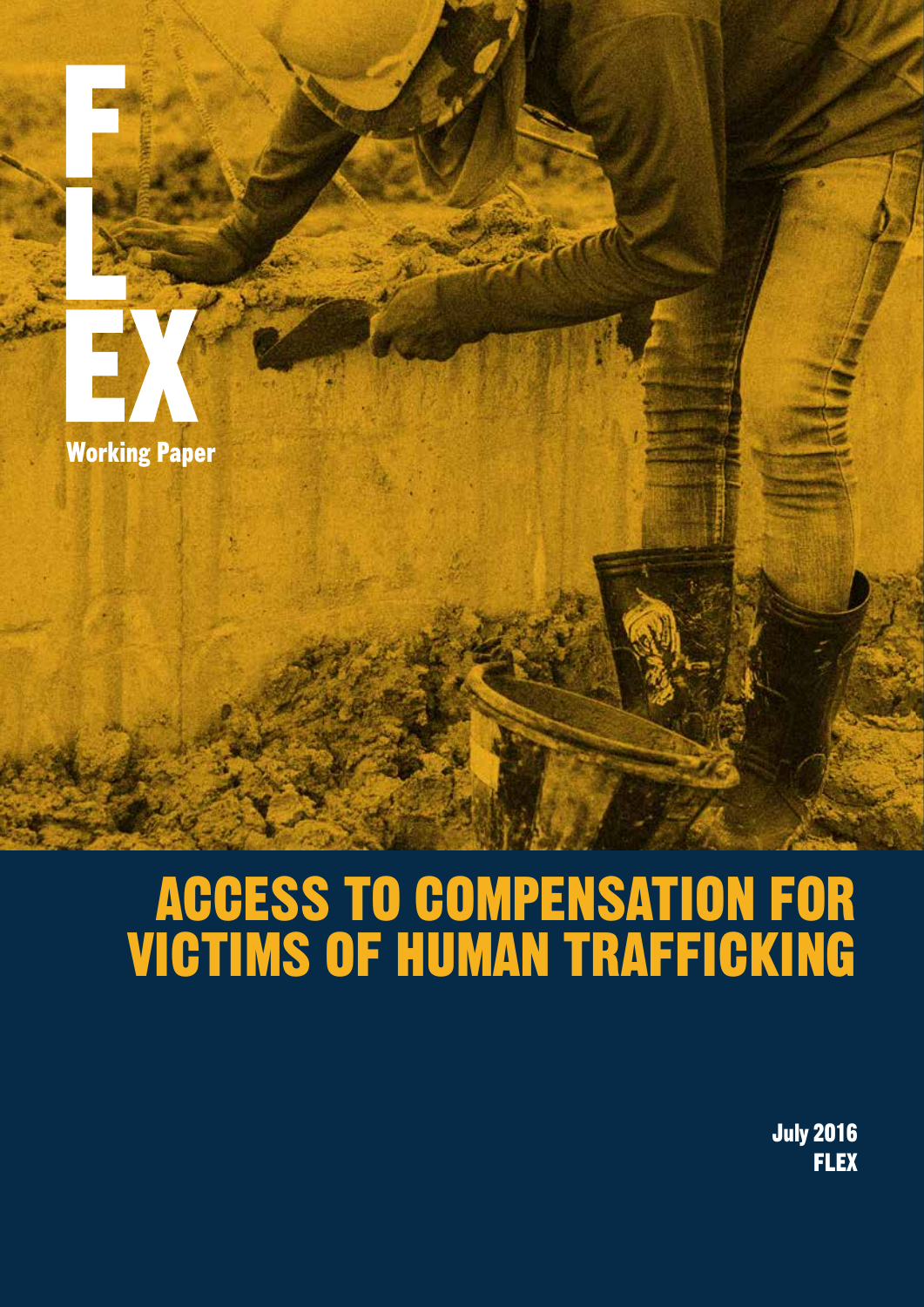Copyright 2016 Focus on Labour Exploitation All rights reserved Printed in the United Kingdom FLEX Charity number 1159611

Written by Ainhoa Barrenechea Edited by Claire Falconer Cover photo does not feature exploitative working. With thanks for input from Leigh Day Solicitors, Shu Shin Luh, and all research and focus group participants.

Produced with the support of the Strategic Legal Fund for Vulnerable Young Migrants and the Barrow Cadbury Trust.

Focus on Labour Exploitation (FLEX) is a registered charity based in the UK. FLEX works to end trafficking for labour exploitation worldwide. FLEX research and advocacy promotes rights-based responses to human trafficking for labour exploitation centred on prevention.

For more information on our work see our website, www.labourexploitation.org.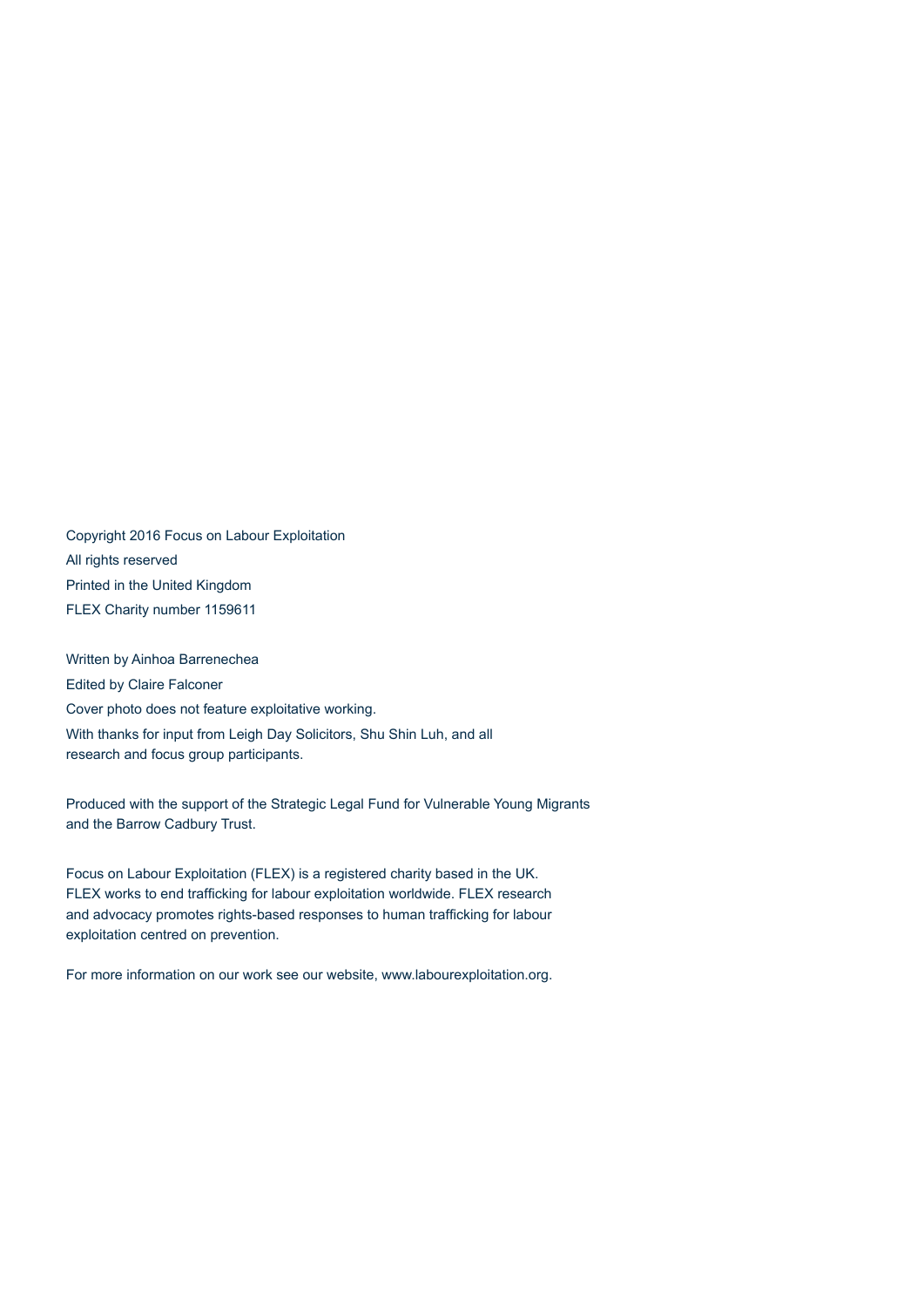

### **Introduction**

The UK Modern Slavery Act was passed into law in March 2015. Heralded by the UK government as a 'landmark' piece of legislation, this law brought together measures for the prosecution and punishment of traffickers and exploiters, with measures aimed at the protection and support of victims.

During the passage of the law through parliament, the issue of compensation for victims of modern slavery received some limited but belated attention. The Modern Slavery Act, as introduced, included the ability for courts to make 'reparation orders' following the conviction of exploiters, but made no provision for the many cases in which prosecutions or convictions are not possible. Amendments to include a 'civil remedy' for victims unable to pursue criminal compensation were debated in the House of Lords, but were ultimately rejected by the Government as unnecessary.1

This paper considers the ability of victims of human trafficking and other forms of modern slavery to access compensation, one year on from the enactment of the Modern Slavery Act. It builds upon research conducted by FLEX during the passage of the Act, to ask what has changed for victims seeking compensation, and what barriers still remain.

#### **Access to compensation: getting justice and staying safe**

Effective access to compensation can be a significant factor in the recovery process of survivors of human trafficking. Compensation awards can provide economic empowerment, facilitating reintegration into society and reducing individual victims' vulnerability to re-trafficking. Obtaining fair compensation can contribute to a sense of justice and closure, and can play an important role in a survivor's psychological recovery. The effective enforcement of compensation can also act as a form of punishment and as a deterrent, as it contributes to shifting the cost-benefit balance, making human trafficking a riskier, less profitable crime.

The vital role of access to compensation in achieving positive long-term outcomes for survivors of human trafficking has been recognised by the Government in its Modern Slavery Strategy, in which the Government set out to ensure "that there are avenues for victims to receive reparation and compensation"<sup>2</sup> as one of its key objectives. The UK is obligated<sup>3</sup> by article 15 of the Council of Europe Convention on Action against Trafficking in Human Beings (ECAT)<sup>4</sup> to ensure trafficking victims' right to obtain compensation, both from the perpetrators and from the State. Article 17 of Directive 2011/36/EU<sup>5</sup> (the 'EU Trafficking Directive') also requires that victims of human trafficking have access to existing compensation schemes available to other victims of violent crimes. The new European Victims Directive<sup>6</sup> also provides for the right of victims to obtain a decision on compensation in the course of criminal proceedings.

6 Article 16 of Directive 2012/29/EU (the Victims Directive).

<sup>1</sup> HL Deb 23 Feb 2015, vol 759, cols 1465-1466. Available at: https://hansard.parliament.uk/lords/2015-02-23/debates/15022332000694/ModernSlaveryBill.

<sup>2</sup> Modern Slavery Strategy, available at: https://www.gov.uk/government/uploads/system/uploads/attachment\_data/file/383764/Modern\_Slavery\_Strategy\_FINAL\_DEC2015.pdf. 3 In Hounga v Allen, the Supreme Court held that these obligations are directly binding on UK courts and tribunals, and held that any English law provisions incompatible with article 15 should not be applied. See *Hounga v Allen [2014] UKSC 47*.

<sup>4</sup> Art. 15 of the Council of Europe Convention on Action against Trafficking in Human Beings. Available at: *https://www.gov.uk/government/uploads/system/uploads/attachment\_data/ file/236093/8414.pdf*.

<sup>5</sup> Article 17 of Directive 2011/36/EU. At the time of writing the UK was still a member of the European Union and bound by the terms of the Directive.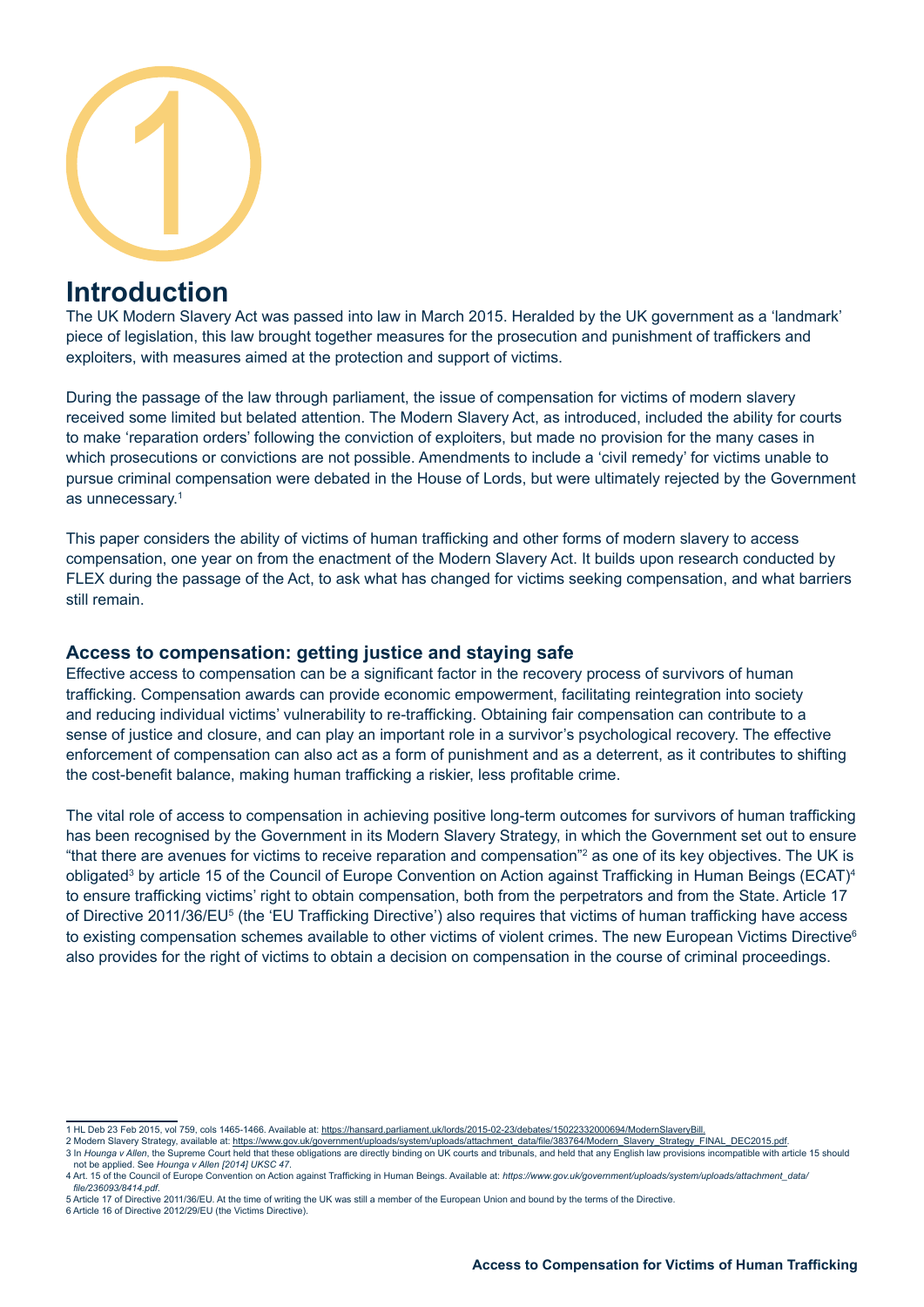## FOCUS ON<br>LABOUR<br>EXPLOITATION

## **Galdikas and trafficking victims' uphill battle for justice**

In June 2016 the High Court ruled in favour of six Lithuanian men who had been trafficked to the UK, in the first civil case of its kind against a British company.<sup>7</sup> The men, represented by Leigh Day, brought a civil claim against the gangmaster firm that employed them, alleging that they had been subjected to severe exploitation, including threats and assaults, working and living in inhuman and degrading conditions, being forced to work long shifts for little or no pay, and being denied sleep and toilet breaks.

Due to the lack of a specific remedy of human trafficking in UK legislation, the litigation in this case was highly complex, and the lawyers representing the men had to bring a variety of claims. In the end, the High Court ruled that the men should be compensated by the gangmaster for its failure to pay the agricultural minimum wage, charging prohibited work-finding fees, unlawfully withholding wages, and depriving the workers of facilities to wash, rest, eat and drink. Commenting on the judgment, one of the victims said: *"it means at last that some justice has happened. We've waited four years and it's been really hard being forced to remember [the experience] all the time to prove they did wrong."* <sup>8</sup>

While these victims of trafficking finally obtained compensation, the journey to get there was a challenging, uphill battle. After the men escaped, they were referred to the National Referral Mechanism and were recognized as victims of trafficking. They cooperated with the police, but no criminal charges were brought against their traffickers. The men were never introduced to lawyers who could advise them about compensation and as a result, it took two years before they were able to make a compensation claim against their exploiters. The victims also applied for legal aid in March 2015, but only four of the six clients in this case received free legal assistance. Due to the lack of information and the length of the legal process, these victims have had to wait for four years to obtain compensation. In the meantime, they have faced significant difficulties, including loss of benefits and risk of destitution due to the lack of long-term support from UK authorities.

**This case represents an important step forward, and demonstrates the importance of justice to victims. However, it also highlights the difficulties faced by trafficking victims, and the fact that in spite of their legal right to remedy, few victims obtain compensation for the abuses committed against them, making them the exception rather than the norm.**

<sup>7</sup> See *Galdikas & Ors v DJ Houghton Catching Services Ltd & Ors [2016] EWHC 1376 (QB)*, available at: http://www.bailii.org/ew/cases/EWHC/QB/2016/1376.html

<sup>8</sup> Lawrence, F. "Court Finds UK Gangmaster Liable For Modern Slavery Victims". *The Guardian* 2016. Available at: http://www.theguardian.com/global-development/2016/jun/10/court-finds-ukgangmaster-liable-for-modern-slavery-victims-kent-chicken-catching-eggs.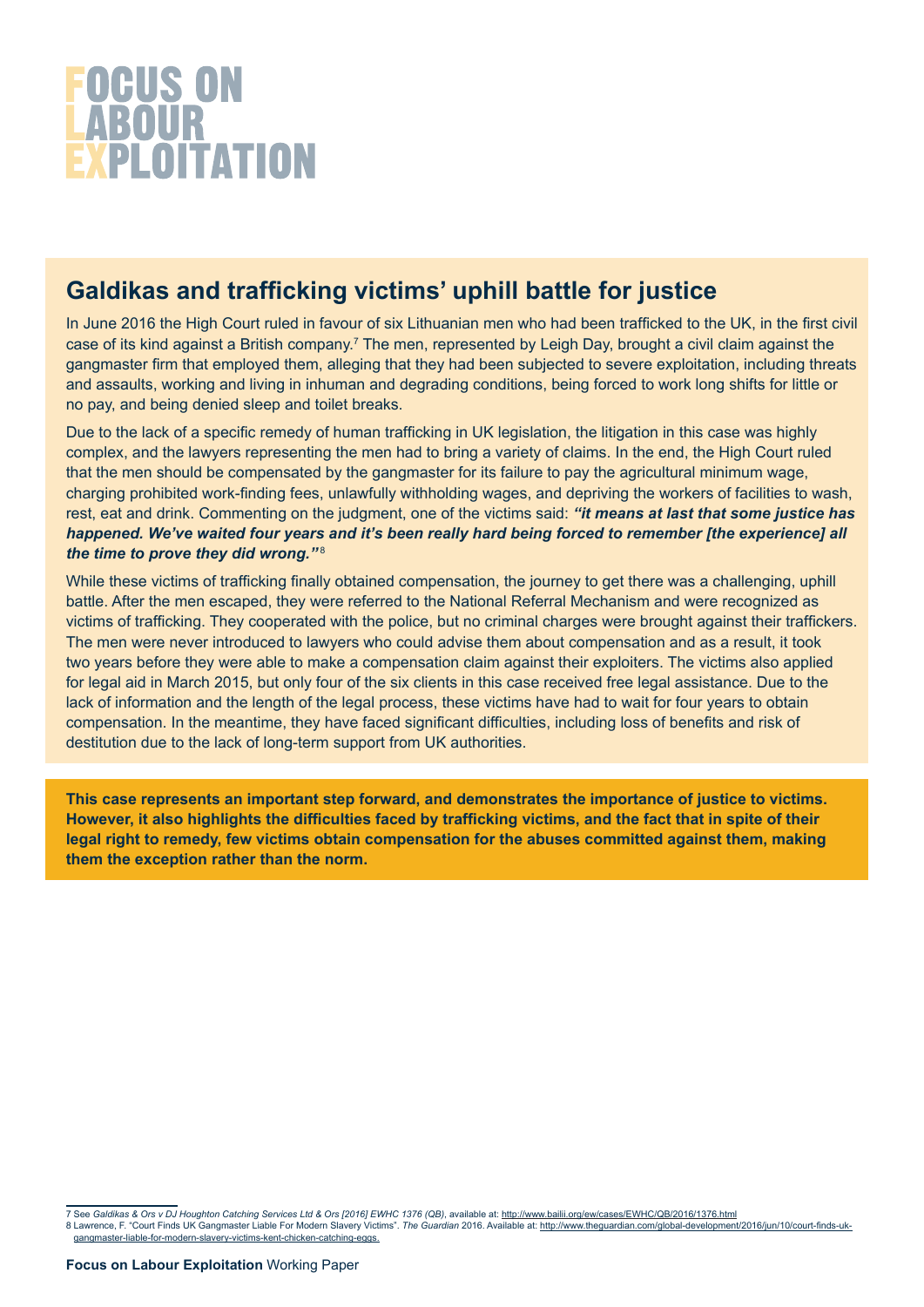

## **The Modern Slavery Act and compensation**

The UK Modern Slavery Act was passed in March 2015. While the Act represents an important step forward in the UK´s efforts to address modern slavery, significant gaps remain. The focus of the Act is on the prosecution of traffickers, and while the Act contains some measures for the protection of victims, its compensation provisions are limited.

During the passage of the Modern Slavery Act, it was recognised that victims of trafficking needed improved access to compensation. However, amendments seeking to introduce a general civil remedy for trafficking failed, as they were rejected by the government as unnecessary.<sup>9</sup> Instead, the key measure introduced in the Modern Slavery Act to address this issue was the 'slavery and trafficking reparation orders', a specific form of compensation for victims of human trafficking awarded as part of criminal proceedings.10 Through the Act, Parliament also sought to ensure victims had access to legal aid for a range of claims.11 However, as will be explained below, the way that the Legal Aid Agency has implemented this provision means that in practice victims of trafficking struggle to access legal advice and assistance to bring compensation claims.

#### **Slavery and Trafficking Reparation Orders**

Under section 8 of the Modern Slavery Act, criminal courts are required to consider making a slavery and trafficking reparation order in all cases where a person has been convicted of a) slavery, servitude or forced labour, b) human trafficking, or c) committing an offence with intent to commit human trafficking. The Court must consider making an order whether or not reparation was requested by the prosecution, and any decision by a Judge not to grant a reparation order must be explained.

For a victim to obtain compensation through a slavery and trafficking reparation order, the perpetrator must have been convicted under the Modern Slavery Act, and a confiscation order must have been made against him or her. Despite the increase in prosecutions in recent years, the high criminal threshold of proof makes it difficult to successfully prosecute, and in many cases prosecuting is not possible due to lack of evidence.

**This avenue is therefore only available to a very limited number of victims of human trafficking who have seen their traffickers convicted for the abuses committed against them.**

To illustrate the problem, in 2014, only 39 persons were convicted for offences related to human trafficking, forced labour and servitude.12 Meanwhile, 2,340 potential victims of human trafficking were referred to the National Referral Mechanism in the same year.<sup>13</sup>

<sup>9</sup> HL Deb 23 Feb 2015, vol 759, cols 1465-1466. Available at: https://hansard.parliament.uk/lords/2015-02-23/debates/15022332000694/ModernSlaveryBill.

<sup>10</sup> Ss 8-12 of the Modern Slavery Act.

<sup>11</sup> S. 47 of the Modern Slavery Act.

<sup>12</sup> Criminal Justice System Statistics 2014, available at: https://www.gov.uk/government/statistics/criminal-justice-system-statistics-quarterly-december-2014.

<sup>13</sup> National Crime Agency, 2015, National Referral Mechanism Statistics – End of Year Summary 2014, available at: http://www.nationalcrimeagency.gov.uk/publications/502-national-referralmechanism-statistics-end-of-year-summary-2014/file.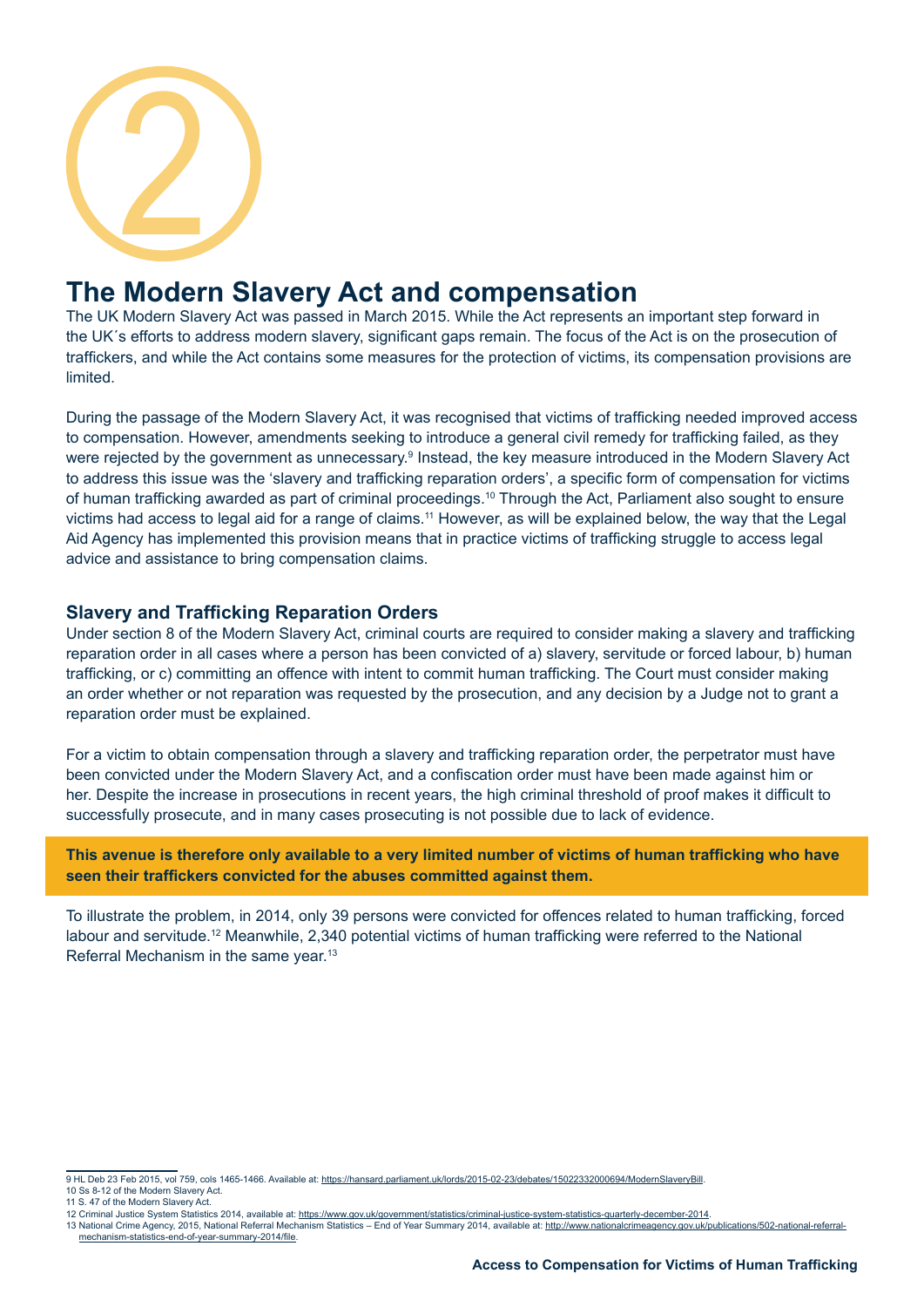## FOGUS ON<br>LABOUR<br>EXPLOITATION

#### **Legal aid**

Section 47 of the Modern Slavery Act amended the Legal Aid, Sentencing and Punishment of Offenders Act (LAPSO) 2012 to ensure victims of modern slavery, including forced labour and servitude, could bring compensation claims against their exploiters. Under the Act, victims of trafficking are entitled to legal aid for applications for leave to remain in the UK, compensation claims under employment law and claims for damages. This provision does not cover applications to the Criminal Injuries Compensation Authority (CICA).<sup>14</sup>

In the UK, legal aid services can only be provided by organisations that have a contract with the Legal Aid Agency (LAA).15 However, despite the clear and specific provision for trafficking victims' legal aid in the Modern Slavery Act, the Legal Aid Agency has not issued a specific contract for human trafficking cases. Instead, human trafficking

cases have been included in a contract for "miscellaneous work", which includes around 20 other types of cases. Since 2013, the Standard Civil Contracts issued by the Legal Aid Agency have only given solicitors providing legal aid services the right to start 5 miscellaneous cases per year. This means that solicitors with Civil Contracts can only take on a very limited number of trafficking cases each year. Moreover, persistent delays in considering requests by the Legal Aid Agency result in delays of 12-18 months for many victims. This causes unnecessary frustration for victims who are often in desperate need of restitution, and who wish to move on from their experience.

The way in which the Legal Aid Agency has implemented LAPSO has created a practical barrier to access to justice for victims of trafficking. Solicitors specialised in these types of cases have been forced to limit the number of cases they can take. At the same time, the limited funding for cases available to each legal service provider discourages other solicitors from specialising in this practice and developing much needed expertise in bringing complex cases on behalf of victims of trafficking.

**Many victims are unable to access legal advice because of the limited number of legal aid providers able to bring compensation claims on behalf of trafficking victims, and the limited number of claims these solicitors can bring under the current legal aid contract.** 

Additionally, many legal advisors are not aware that victims can access legal aid for cases involving modern slavery. At the time of writing this report, the Government was conducting a review of legal aid for trafficking and modern slavery compensation claims.16

### **Victor's legal aid ordeal**

Victor was trafficked to the UK for the purpose of labour exploitation. He was required to work onerous hours in return for little or no payment. Victor was subjected to threats and abuse and was severely beaten.

Victor was supported by Hope for Justice, who helped Victor find a solicitor in March 2013. An application was submitted by the solicitors, ATLEU, to the Legal Aid Agency (LAA), to pursue a Protection from Harassment complaint at the County Court. The Application was initially rejected on the grounds that Victor's complaints amounted to personal injury and this was out of the scope of legal aid. A review was sought, however the LAA then rejected the application on the basis that prospects of success were minimal. Another review was sought, and LAA rejected the application again, this time on the basis that the case could be funded under a conditional fee agreement, in which a Victor would pay a fee to the solicitor if the case was successful. This is contrary to the European Trafficking Convention, which requires that victims of trafficking are given access to free legal advice.<sup>17</sup>

Victor's application was subsequently sent to an independent adjudicator.

<sup>14</sup> See section on CICA below.

<sup>15</sup> There are currently 8 categories of civil legal aid contracts: debt, discrimination, education, family, housing, immigration and asylum, welfare benefits and miscellaneous work.

<sup>16</sup> Read the final consent order for the review for more information: <u>http://www.gardencourtchambers.co.uk/wp-content/uploads/2016/03/Final-signed-consent-order-ATLEU\_-LAA.pdf<br>17 See art. 15, Council of Europe Convention o</u>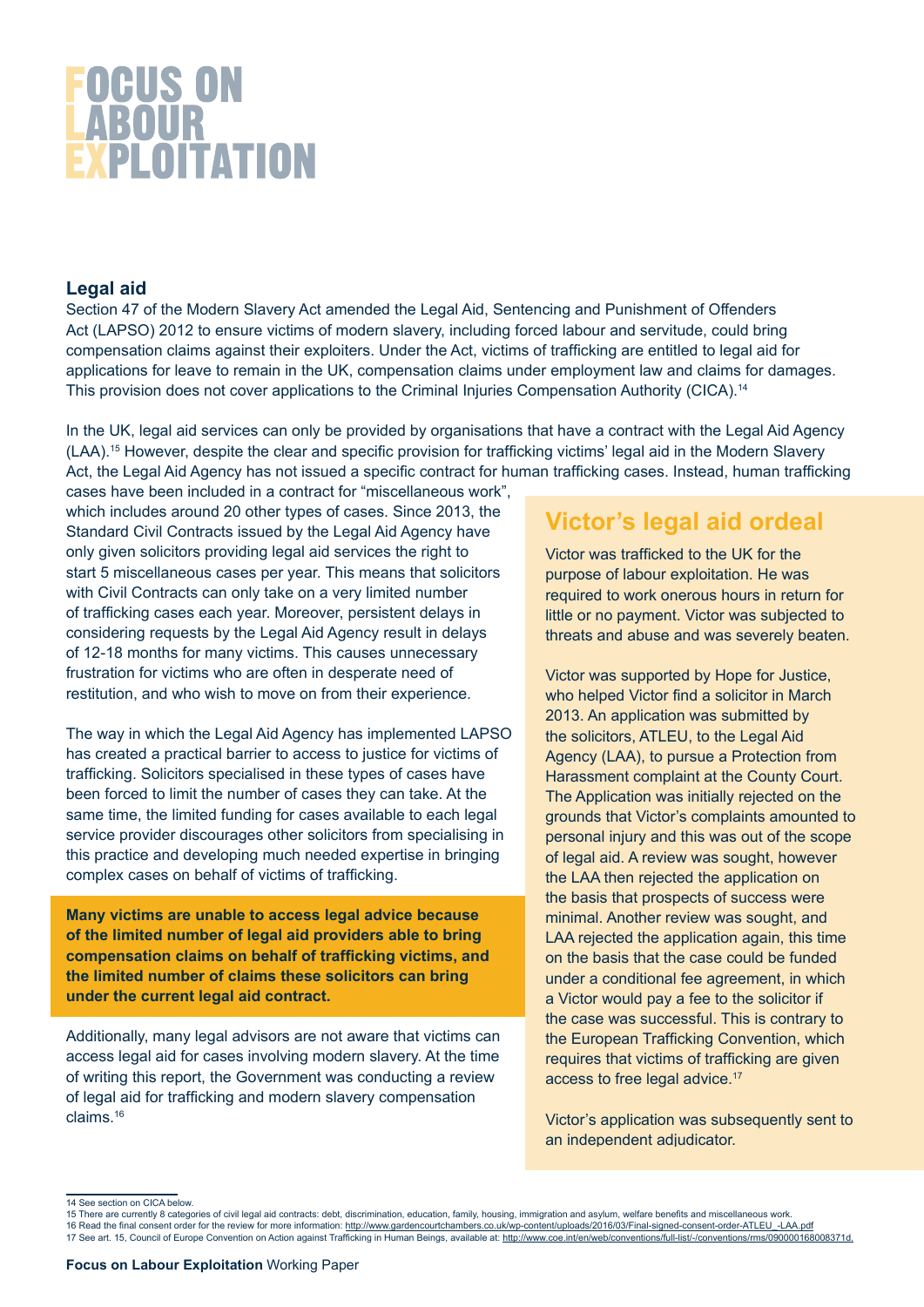

**Between 2004 and 2014, 211 persons were found guilty of crimes of human trafficking (both for sexual and non-sexual exploitation) and slavery, servitude and forced labour. However, only 8 compensation orders were made with regard to those crimes during to a total of just over £70,000**<br>**those crimes during to a total of just over**  $\frac{1}{2}$  **and forced labour. However, only 8**<br>**compensation orders were made with regard to**<br>those crimes during the same 1

### **Other routes to compensation<sup>8</sup>**

In addition to the reparation orders introduced by the Modern Slavery Act, there are four other routes to compensation available to victims of human trafficking. Each of these were in place at the time of the passage of the Modern Slavery Act, but their ability to effectively compensate victims has not improved since the Act, and in some cases has worsened:

#### **Compensation Order**

If a defendant is convicted of trafficking or of other offences, the Court may, under Section 130 of the Powers of the Criminal Courts (Sentencing) Act 2000, make an order<sup>19</sup> requiring that the defendant pay compensation to the victim.20 This avenue is still applicable in cases in which there is not enough evidence to prove a Modern Slavery Act offence but a conviction is obtained instead for other crimes committed against the trafficking victim (i.e. assault, harassment, rape, false imprisonment, fraud). Compensation can be awarded for personal injury, loss or damage resulting from an offence. Usually compensation orders do not include unpaid wages during the period of exploitation.<sup>21</sup>

As is the case with trafficking and slavery reparation orders, for a compensation order to be made the defendant must have been convicted of an offence, which restricts access to this form of compensation significantly. Prosecutors are not required to request a compensation order, and unlike with trafficking and slavery reparation orders, courts are not obligated to consider making a compensation order, which makes them even more rare. Between 2004 and 2014, 211 persons were found guilty of crimes of human trafficking (both for sexual and nonsexual exploitation) and slavery, servitude and forced labour. However, only 8 compensation orders were made with regard to those crimes during the same 11-year period, amounting to a total of just over £70,000.<sup>22</sup>

#### **CICA Claim**

Victims of human trafficking may apply to the Criminal Injuries Compensation Authority (CICA), a governmentfunded scheme that provides victims of violent crimes committed within England, Scotland or Wales, with compensation for the physical or psychological injuries sustained as a result the crime. Access to CICA is particularly important in those cases in which compensation from the perpetrator is not possible — e.g. because the perpetrator cannot be identified, has fled the country, or has no assets. For many victims of trafficking, CICA is the only prospect of obtaining compensation for the abuses committed against them.

However, access to the CICA scheme can prove problematic for victims of trafficking. Firstly, the scheme is only available to victims of violent crimes<sup>23</sup> committed in Scotland, England and Wales.<sup>24</sup> Many victims of forced labour and human trafficking for labour exploitation are subjected to psychological control, such as coercion, deception or debt bondage, rather than violence.

**Therefore, victims who are exploited for many years, but not subject to actual or threatened violence, will not be able to claim compensation.**

<sup>18</sup> For more detailed information on the existing avenues to compensation, please see FLEX's Guide to Legal Remedies for Victims of Trafficking for Labour Exploitation, available at: http:// www.labourexploitation.org/sites/default/files/publications/d92434\_f8ff939c836d4c73a4730de5776066dd.pdf

<sup>19</sup> Section 130 of the Powers of the Criminal Courts (Sentencing) Act 2000.

<sup>20</sup> For convictions under the Modern Slavery Act, the Court would be required to consider making a trafficking reparation order, and would therefore be expected to prefer reparation orders to the standard compensation orders in such cases. However, in cases in which the trafficking offence cannot be proved, but a conviction is obtained for other offences committed against the victim, compensation orders would still offer the victim an avenue to criminal compensation.

<sup>21</sup> For more information see FLEX Guide to Legal Remedies for Victims of Trafficking for Labour Exploitation.

<sup>22</sup> Data obtained from the Criminal Justice System Statistics 2014, available at: https://www.gov.uk/government/statistics/criminal-justice-system-statistics-quarterly-december-2014.

<sup>23</sup> Under the CICA scheme, a crime of violence is defined as a crime which involves: (a) a physical attack; (b) an act or omission of a violent nature which causes physical injury; (c) a threat against a person causing fear of immediate violence; (d) a sexual assault; or (e) arson.

<sup>24</sup> In Northern Ireland, victims may apply to a scheme with similar characteristics and eligibility criteria: the Northern Ireland Criminal Injuries Compensation Scheme.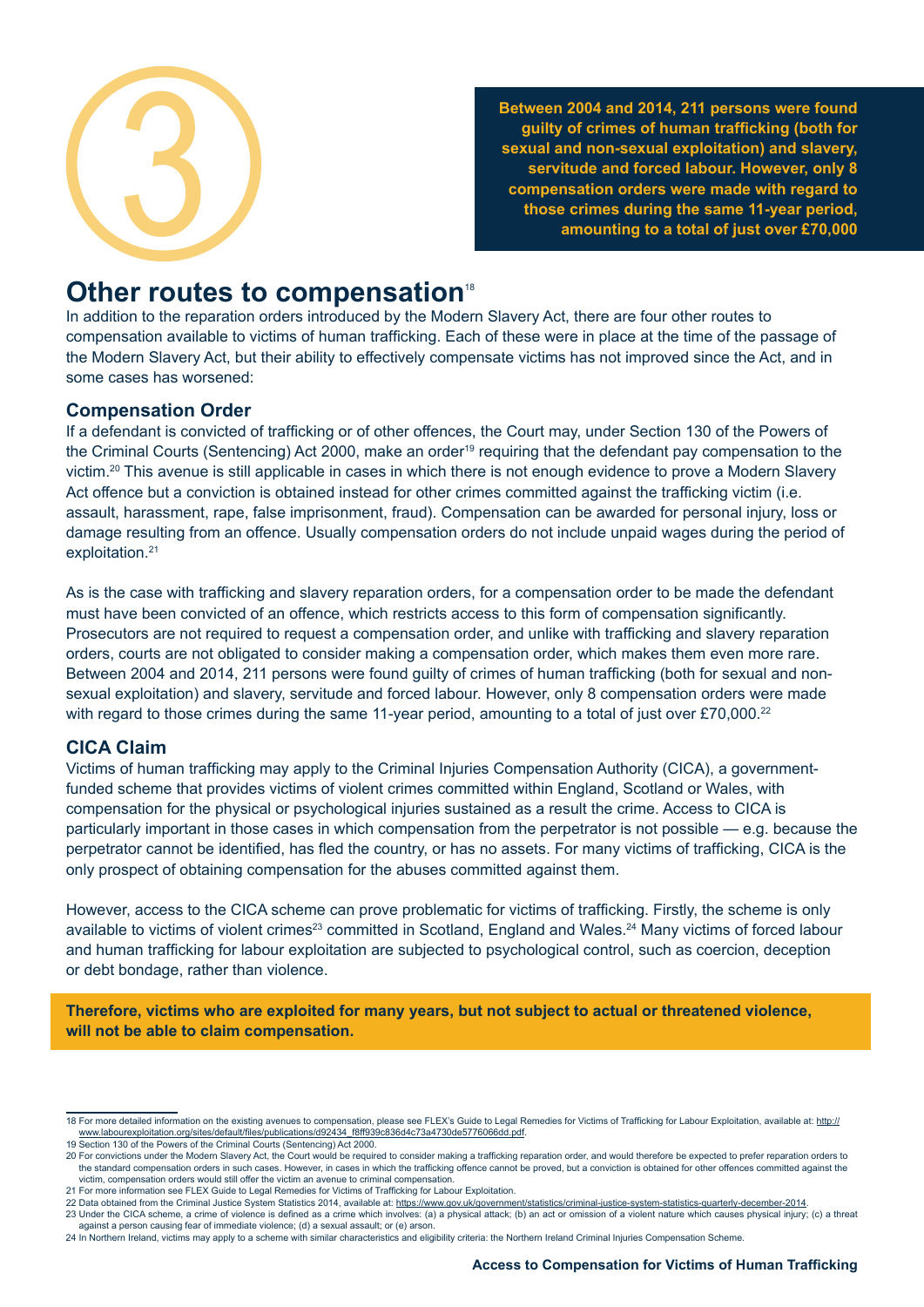## FOGUS ON<br>LABOUR<br>EXPLOITATION

**A significant proportion of CICA claims made by victims of trafficking are initially rejected because they are considered not to have collaborated sufficiently with the police.**

In addition, in order to be eligible for CICA, victims are required to have cooperated sufficiently with the police, and must have reported the crime to the authorities within two years of the incident. This requirement is problematic in cases where victims are fearful of reporting and suffering retaliation on the hands of their traffickers, or where they can provide limited evidence to the authorities due to mental health concerns or to their own lack of knowledge or understanding of the crime committed against them. Service providers and lawyers assisting victims of trafficking have told FLEX that a significant proportion of CICA claims made by victims of trafficking are initially rejected because they are considered not to have collaborated sufficiently with the police. While many of these rejections

## **Rose's rejection by CICA**

Rose was trafficked to London from Nigeria for the purpose of sexual exploitation. She became pregnant as a result of the abuse she was subjected to, and she had to remain in the exploitative situation with her child until they finally managed to escape. Rose reported the crime committed against her to the Police in Scotland. She met with the Police on several occasions, but was unable to give her statement to police officers due to her fear of the police and her severe mental health issues including risk of suicide. Police interviews were terminated by the police due to concerns for Rose's mental health. However, Rose's solicitors passed her statement to the police with Rose's permission.

Rose was ultimately identified by the Home Office as a victim of trafficking and granted refugee status. However, when she claimed compensation from CICA, the Police told CICA that they had not been able to investigate because Rose had not given her statement. As a result, compensation was refused on grounds of non-cooperation with the Police. Rose also claimed compensation on behalf of her child as a secondary victim, as her child had developed health problems due to being held in, and witnessing the exploitative situation. However, this was refused on the basis of insufficient evidence that the child had witnessed the abuse, or that the child's injuries were a result of the abuse.

Rose's solicitors appealed against this decision, and the compensation claim for Rose was ultimately successful on appeal. However, the amount was reduced due to her supposed lack of cooperation with the Police.

are overturned on appeal,<sup>25</sup> this causes victims unnecessary distress, as well as extended waits to obtain compensation.

Furthermore, under the current scheme victims could also see their compensation amounts reduced due to previous convictions.<sup>26</sup> This is likely to affect victims of trafficking who were forced to engage in criminal activity by their traffickers, or who engaged in criminal activity as a result of their trafficking experiences. Forced criminality among victims of labour exploitation in particular is common, with victims being forced to steal, beg or produce illicit drugs, while fraud and immigration offences are also commonly committed by victims, often without their knowledge.

The long wait to obtain a decision —between 1 and 3 years in most cases— is also discouraging and can cause distress to victims who are highly vulnerable and waiting to receive muchneeded compensation awards.<sup>27</sup>

Furthermore, legal aid is not available to victims for the purpose of completing CICA claims. The CICA instead has provided guidance for applicants to help them submit their claim themselves. However, victims face a number of practical barriers due to the limited support available to make such claims including language barriers, short time limits, and difficulties identifying and proving mental injury.

- 26 See Criminal Injuries Compensation Scheme 2012, available at: https://www.gov.uk/government/uploads/system/uploads/attachment\_data/file/243480/9780108512117.pdf.
- 27 Information received by FLEX from interviews with legal service providers.

<sup>25</sup> On 26 November 2015, in the case of *C v Criminal Injuries Compensation Authority*, the First Tier Tribunal found that barring a victim of trafficking from obtaining a CICA award on the basis of insufficient cooperation with a criminal investigation was contrary to EU legislation. For more information see: http://atleu.org.uk/cases/2015/12/11/c-v-criminal-injuries-compensationauthority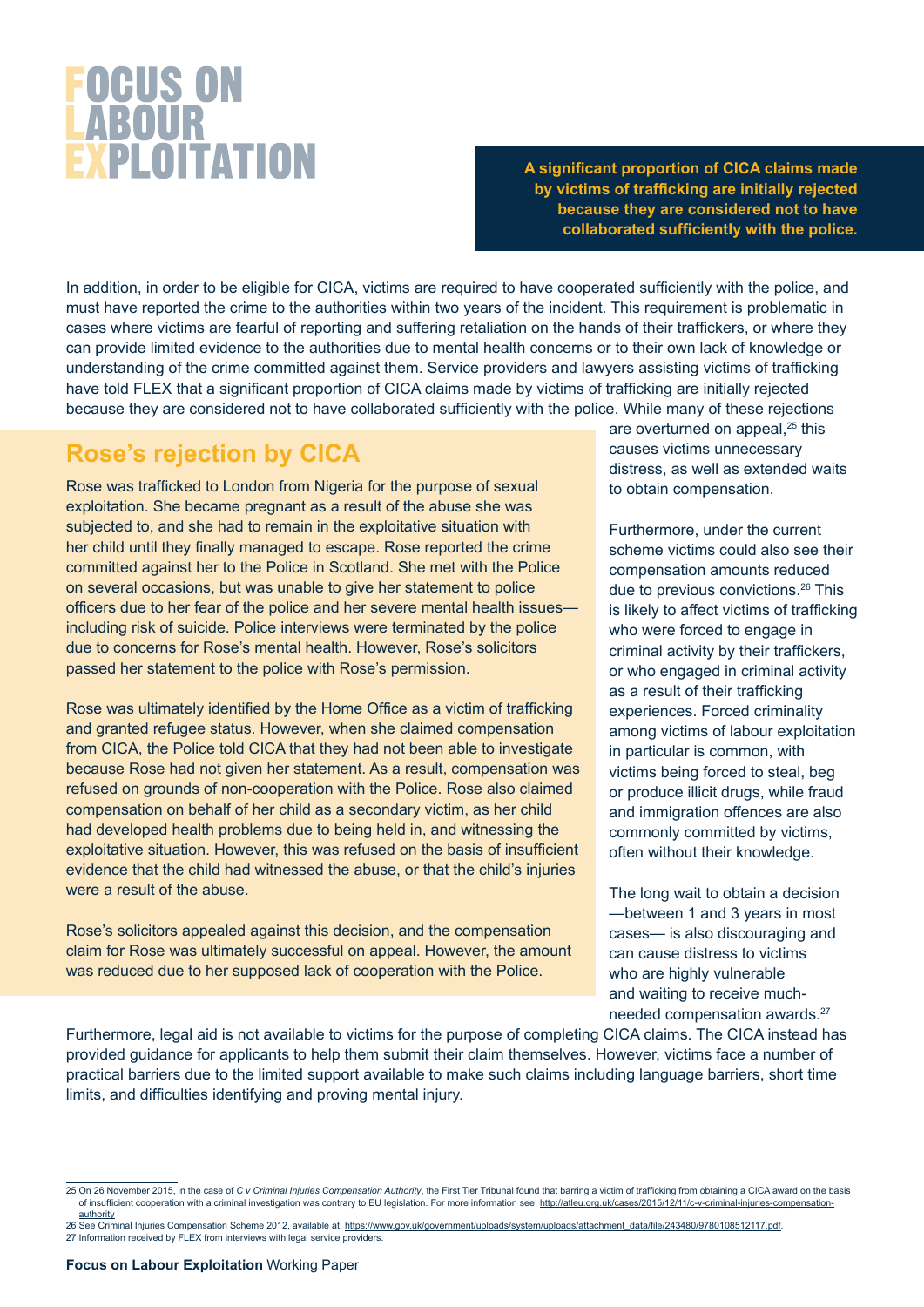#### **Employment Tribunal**

Victims of human trafficking may pursue claims before the Employment Tribunal for employment related abuses such as discrimination, unlawful deductions or failure to pay the national minimum wage. Until recently, the Employment Tribunal had been one of the main avenues to compensation for victims of domestic servitude and human trafficking for labour exploitation.<sup>28</sup> The Employment Tribunals' expertise dealing with employment matters, as well as its simpler and more worker-friendly procedures, made it particularly beneficial in eligible trafficking cases.

**However, since July 2014, the Deduction from Wages (Limitation) Regulations 2014 prevent anyone including victims of trafficking— from claiming more than two years of wages owed to them.** 

Before 2014, victims of human trafficking were obtaining compensation for unlawful deductions and non-payment of minimum wages for periods well over the new 2-year limit. While victims are still able to make civil claims based on non-payment of wages in the High Court or County Court (see below) such claims have significant cost implications and may be unavailable to some victims.

The impact assessment presented by the Government before the introduction of the Regulations did not consider the impact of this measure on victims of human trafficking and labour exploitation.29 Yet a victim of modern slavery is very likely to have been working without pay or for very little money —below the national minimum wage— for over two years, and as a consequence victims will be restricted in their ability to recover unpaid wages under the Regulations. The effect of this limitation is not only to penalize long term victims of trafficking, but also to shift the cost-benefit balance of exploiting workers, since any benefit obtained by exploiters exceeding the two-year limit cannot be recovered.

In its impact assessment, the Government argued that workers had other avenues to recover their wages, and in particular the assessment referred to enforcement of the national minimum wage by the HMRC.<sup>30</sup> However, no evidence was provided regarding the viability of enforcement of claims relating to more than two years, and in particular of claims made by victims of modern slavery by the HMRC. The average recovery per individual by the HMRC has varied between £125 and £228 over the last five years.<sup>31</sup> These low average recovery amounts suggest that the HMRC is rarely acting in cases of underpayments exceeding two years, and that few or no recoveries have been made by the HMRC on behalf of victims of modern slavery.

In addition, the recent ruling in the case of *Taiwo v Olaigbe* & *Onu v Akwiwu*32 has further restricted access to the Employment Tribunal for undocumented victims. This recent Supreme Court ruling has established that victims of human trafficking who are exploited through abuse of their immigration status are not protected by race discrimination provisions. As undocumented workers are also not able to make claims for non-payment of wages, 33 this leaves undocumented victims of trafficking without access to a remedy at the Employment Tribunal.

#### **Civil Claim**

There is no specific civil remedy for human trafficking in UK law. However, victims of trafficking may bring a civil claim in the County Court or High Court based on civil law actions such as harassment, false imprisonment, fraud,

- 29 There is no mention to victims of trafficking, forced labour or servitude in the impact assessment conducted by the Government. See Government Impact assessment, available at: https:// www.gov.uk/government/uploads/system/uploads/attachment\_data/file/389174/bis-14-1289-limiting-backdated-claims-for-unauthorised-deduction-of-wages.pdf.
- 30 Ibid.

33See *Hounga v Allen [2014] UKSC 47*.

<sup>28</sup> Until July 2014, the Employment Tribunals had been largely regarded by specialist lawyers and organisations supporting victims of trafficking as the best avenue to compensation for victims of domestic servitude and human trafficking for labour exploitation. See ATLEU response to the Low Pay Commission consultation on the National Minimum Wage, available at: https:// static1.squarespace.com/static/50a4ce70e4b06eecde889f12/t/56695d0b69a91a928ff957b0/1449745675991/ATLEU+Consultation+LIVING+WAGE+21.9.15.pdf.

<sup>31</sup> All data sourced from HMRC End of year Compliance reports..

<sup>32</sup> See *Taiwo (Appellant) v Olaigbe and another (Respondents)*; *Onu (Appellant) v Akwiwu and another (Respondents) [2016] UKSC 31* On appeal from [2014] EWCA Civ 279, available at: http://www.bailii.org/cgi-bin/format.cgi?doc=/uk/cases/UKSC/2016/31.html&query=(taiwo).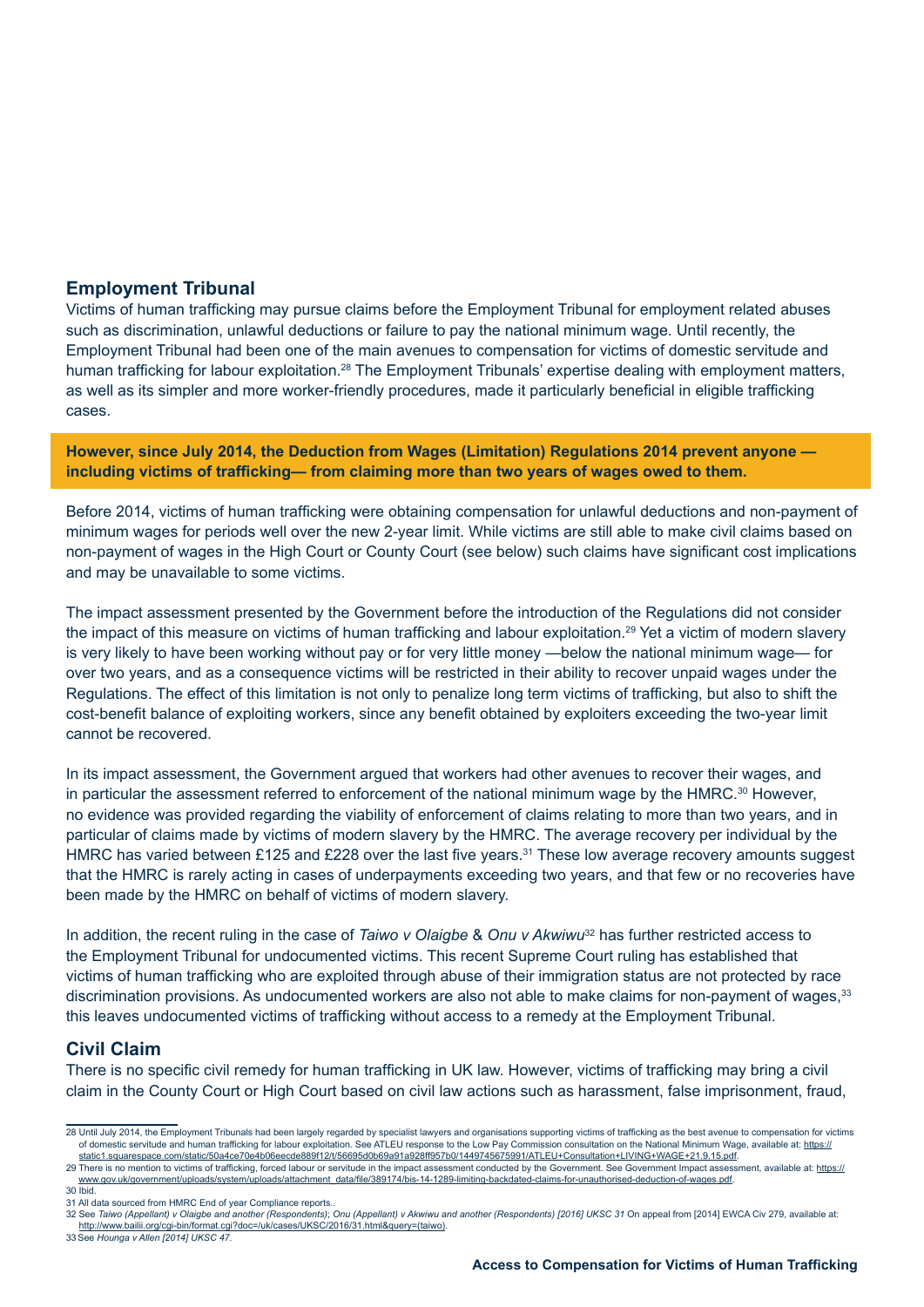# FOCUS ON<br>LABOUR<br>EXPLOITATION

## **Taiwo and the failures of existing legislation**

Ms Taiwo and Ms Onu are both migrant domestic workers who have been officially recognised as victims of trafficking. The Employment Tribunal initially found that both claimants had been subjected to a myriad of labour abuses, including excessive working hours, non-payment of the minimum wage, harassment, threats, and physical and mental abuse; and accordingly ordered the respective perpetrators to pay both victims compensation. Referring to Ms Taiwo, the Employment Tribunal described her situation as "systematic and callous exploitation".

On appeal, however, the Supreme Court ruled that while the victims clearly deserved a remedy for all the harm suffered, at present UK labour law does not protect victims of trafficking who are vulnerable due to their immigration status. While the Court found Ms Taiwo and Ms Onu had been mistreated because of their status as migrant workers this was not considered to meet the definition of "race discrimination" for the purposes of antidiscrimination law. The Supreme Court urged<sup>38</sup> Parliament to consider amending the Modern Slavery Act to provide effective access to redress to such victims:

*"Parliament may well wish to address its mind to whether the remedy provided by section 8 of the Modern Slavery Act 2015 is too restrictive in its scope and whether an employment tribunal should have jurisdiction to grant some recompense for the ill-treatment meted out to workers such as these".*

assault, intimidation or breach of contract. A victim could also bring a claim under the Human Rights Act 1998 against a public body or against the UK in respect of failures on their part —for example, failure by the police to properly investigate their case, or failure by the authorities to protect the victim from further harm 34

Civil compensation has the potential to become an empowering tool for victims of trafficking. Unlike criminal compensation orders, and the reparation orders introduced by the Modern Slavery Act, civil claims do not rely on the actions of the prosecuting authorities, and can be brought against traffickers by the victims themselves. However, due to the lack of a specific civil remedy for trafficking, victims have to resort to existing civil actions that are not always appropriate to provide compensation for victims of human trafficking. Existing civil remedies were not created for this purpose and are therefore inadequate to address the complex nature of trafficking.

**This situation makes civil litigation on behalf of trafficking victims extremely long, complex and challenging, and often victims of trafficking do not have clear cases under any of the existing civil claims.** 

Not all victims will have been subjected to fraud, assault or intimidation that would give rise to a civil claim, but rather to subtler forms of control. Due to the nature of trafficking, victims also often engage in highly irregular work arrangements, and it may be difficult to prove the existence of a contract for a breach of contract claim. Furthermore, exploited migrant workers who are undocumented are unable to bring claims based on any employment contract, which is regarded by the Courts as being 'illegal' due to their irregular status.<sup>35</sup>

Civil claims against traffickers also face issues in cases where certain acts have been committed outside of the UK, or where a defendant has fled the country.<sup>36</sup> In some cases it may not be possible to identify those involved in the trafficking of the victim, or it may not be possible to locate them or their assets. Corporate liability has been particularly difficult to establish, and at the time of writing of this report, there had only been one

successful civil claim against a business in the UK.<sup>37</sup> Cost can also be a significant barrier to access in civil cases, due to the complexity of these cases and the limited availability of legal aid.

38 See *Hounga v Allen [2014] UKSC 47*.

<sup>34</sup> For more information see FLEX Guide to Legal Remedies for Victims of Trafficking for Labour Exploitation.

<sup>35</sup> See *Hounga v Allen [2014] UKSC 47*.

<sup>35</sup> See *Hounga v Allen [2014] UKSC 47*.

<sup>36</sup> Evans, M. Human Rights, Human Trafficking, What´s Right for the Victims?, available at: http://thejusticegap.com/2015/09/human-rights-human-trafficking-what-rights-for-the-victims/. 37 See above at p. 2 for information about the case of *Galdikas & Ors v DJ Houghton Catching Services Ltd & Ors [2016] EWHC 1376 (QB)*.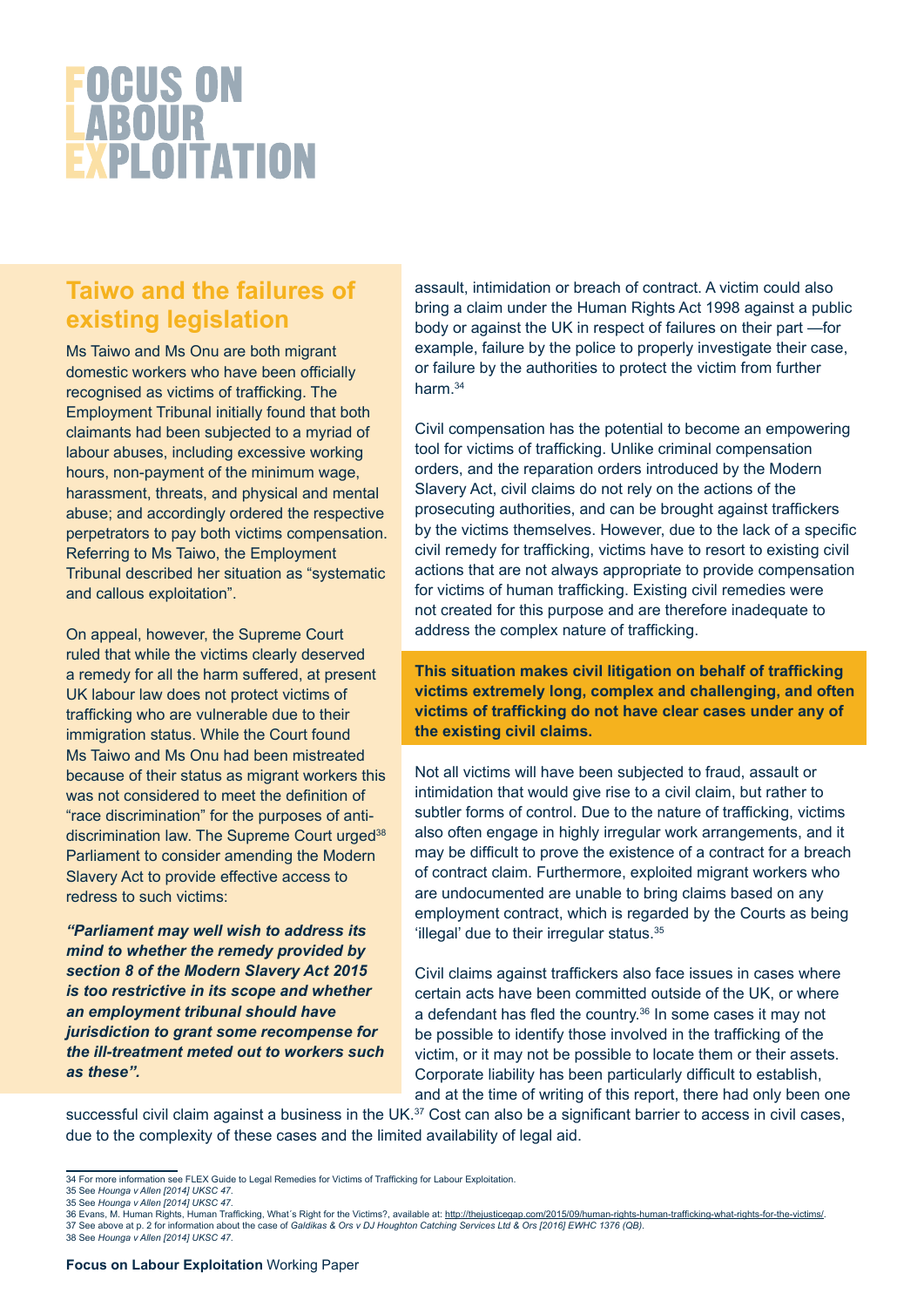

## **Practical barriers to compensation**

In addition to the legal issues outlined above, victims of trafficking face important practical difficulties that impede their effective access to compensation. Language barriers, fear, mental health issues and a range of other vulnerabilities mean that victims often need help to navigate the legal process, from completing forms and making a written application, to responding to official letters or speaking with solicitors. However, the support available through the UK's National Referral Mechanism (NRM) is limited, as support workers are not funded to attend legal meetings or provide other legal assistance.<sup>39</sup> Support providers also report limited knowledge of the legal avenues available to victims, and rarely inform victims of their rights to compensation.40

Additionally, while legal processes and compensation claims normally take months or even years to be completed, the NRM support is of a short-term nature and is only available to victims for 45 days.<sup>41</sup> This means that even when support providers put the systems in place to facilitate access to compensation for victims, these applications often fail due to victims not being able to complete the process without help, and to overcome their significant barriers on their own. Long waits and delays in the legal process can also cause victims who are already highly vulnerable, unnecessary distress and suffering while they wait for much needed restitution.

The lack of a system for long-term support for victims of human trafficking also means that victims have competing urgent needs during the 45-day NRM period, which tend to take priority over claiming compensation. These often include resolving their immigration status or applying for asylum, accessing accommodation, securing a livelihood or accessing medical services. The short-term nature of the support means that victims and support providers are often forced to prioritise victims' most urgent needs, and unable to consider longer-term options such as cooperating with the police or pursuing compensation claims.

### **Daniel's vulnerability**

Daniel was trafficked for the purpose of forced labour. He was referred to the National Referral Mechanism and reported the matter to the police. Daniel was traumatised by his experience. During the 45-days of support and accommodation he received through the NRM system, Daniel was very afraid as he had been told that he could not access welfare assistance in the UK and his only option was to return home or be rendered homeless in the UK. He was so fearful of returning home, he thought he would prefer to be street homeless in the UK. The aftercare provider told him that he would be ineligible for follow-on accommodation as there was an uncertainty about his entitlement to Housing Benefit.

The Home Office only provided short extensions to Daniel's accommodation, which created further instability for him with each deadline. Daniel could only concentrate on his basic needs of housing and welfare. Daniel could not consider issues such as whether to pursue civil compensation until his basic needs had stabilised.

default/files/publications/FINALREPORT.pdf.<br>41 Support can be extended on application, however the range of support available for longer periods is usually limited and does not include assistance with legal matters.

<sup>39</sup> Focus group of legal and service providers organised by FLEX.

<sup>40</sup> FLEX, 2015. Identification and Support of Victims of Trafficking for Labour Exploitation in the Netherlands, the UK and Romania. p. 35. Available at: http://www.labourexploitation.org/sites/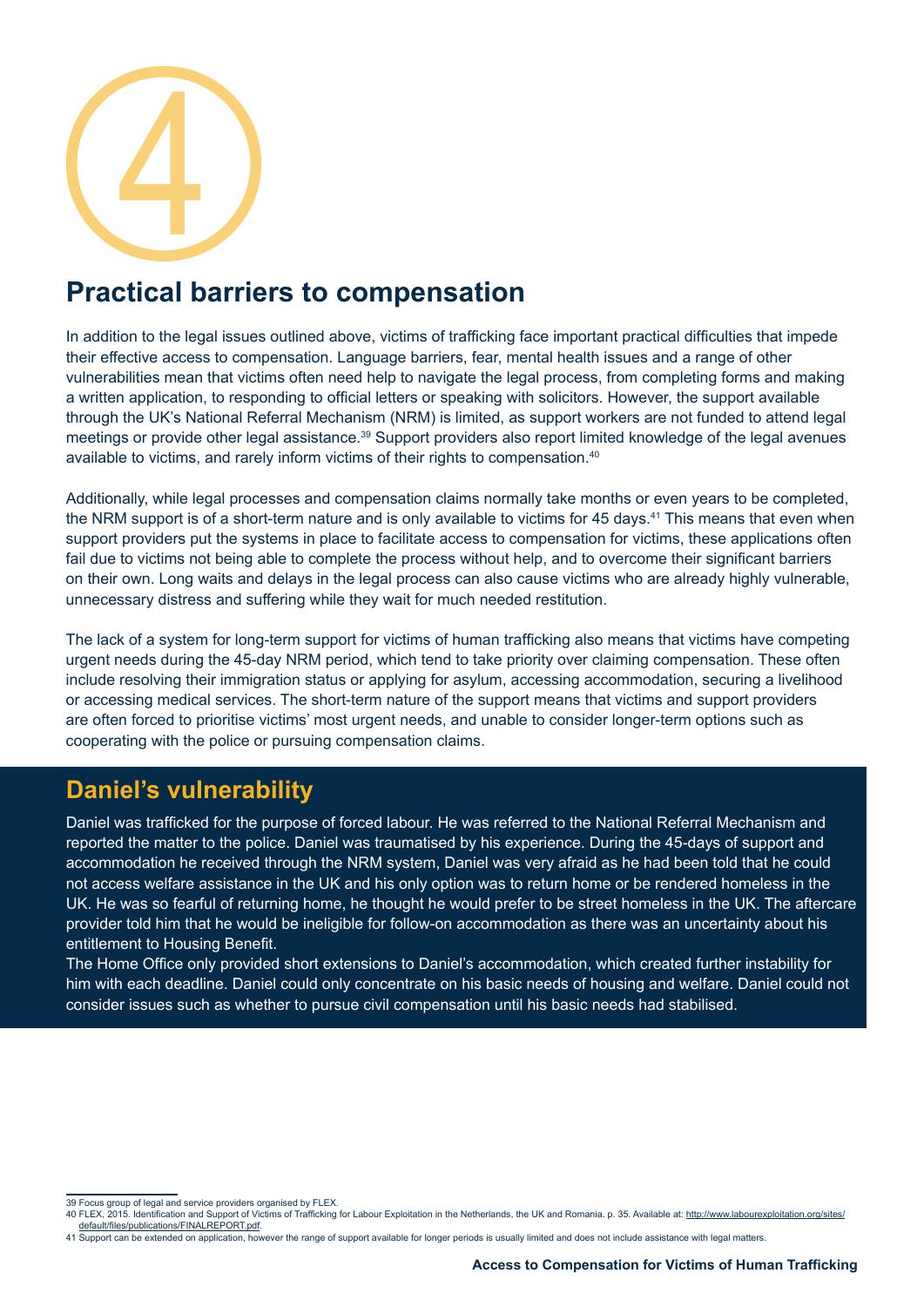

### **Conclusions**

Under European and international law, victims of human trafficking have a right to receive free legal advice and compensation for the abuses committed against them, and the UK has a legal obligation to provide for this right. Article 12(2) of the European Trafficking Directive and Article 15(2) of ECAT both require the provision of free legal assistance. Under Article 15 of ECAT the UK is also required to adopt measures to guarantee compensation for victims, either from the perpetrator or from the State. Article 17 of the European Trafficking Directive more specifically requires that trafficking victims have access to compensation schemes for victims of violent crimes.

However the findings above demonstrate that one year on from the Modern Slavery Act, **UK law does not ensure access to free legal advice or to compensation for victims of human trafficking.** 

The changes introduced by the Modern Slavery Act did not go far enough to provide effective access to compensation to victims of trafficking. As such, the UK is in breach of its obligations, and there is a strong potential for strategic litigation for victims unable to access legal aid or compensation under existing routes. Relevant and litigable failures of the Modern Slavery Act include the following:

- a) While the Act sought to protect the right of trafficking victims to **free legal assistance** for the purpose of claiming compensation, the way that the Legal Aid Agency has implemented this provision means that **in practice victims of trafficking cannot exercise this right.**
- b) The **restrictive eligibility criteria** under the Criminal Injuries Compensation Scheme continues to **obstruct trafficking victims' access to compensation from the State,** to which they are legally entitled.
- c) The **slavery and trafficking reparation orders introduced by the Modern Slavery Act are insufficient** to address the gap in access to compensation for victims of trafficking, as they are only available to a small proportion of victims who have seen their traffickers convicted, and their assets confiscated.
- d) Since the passage of the Modern Slavery Act, victims have faced increasing difficulties in bringing claims before the Employment Tribunals and have seen their **ability to recover unpaid national minimum wages unfairly restricted.** 42

<sup>42</sup> The Deduction from Wages (Limitation) Regulations entered into force on the 8<sup>th</sup> of January 2015, with a transitional period lasting until the 1<sup>st</sup> of July 2015, meaning that any claims brought after the 1<sup>st</sup> of July will have been affected by the 2-year backstop on National Minimum Wage claims.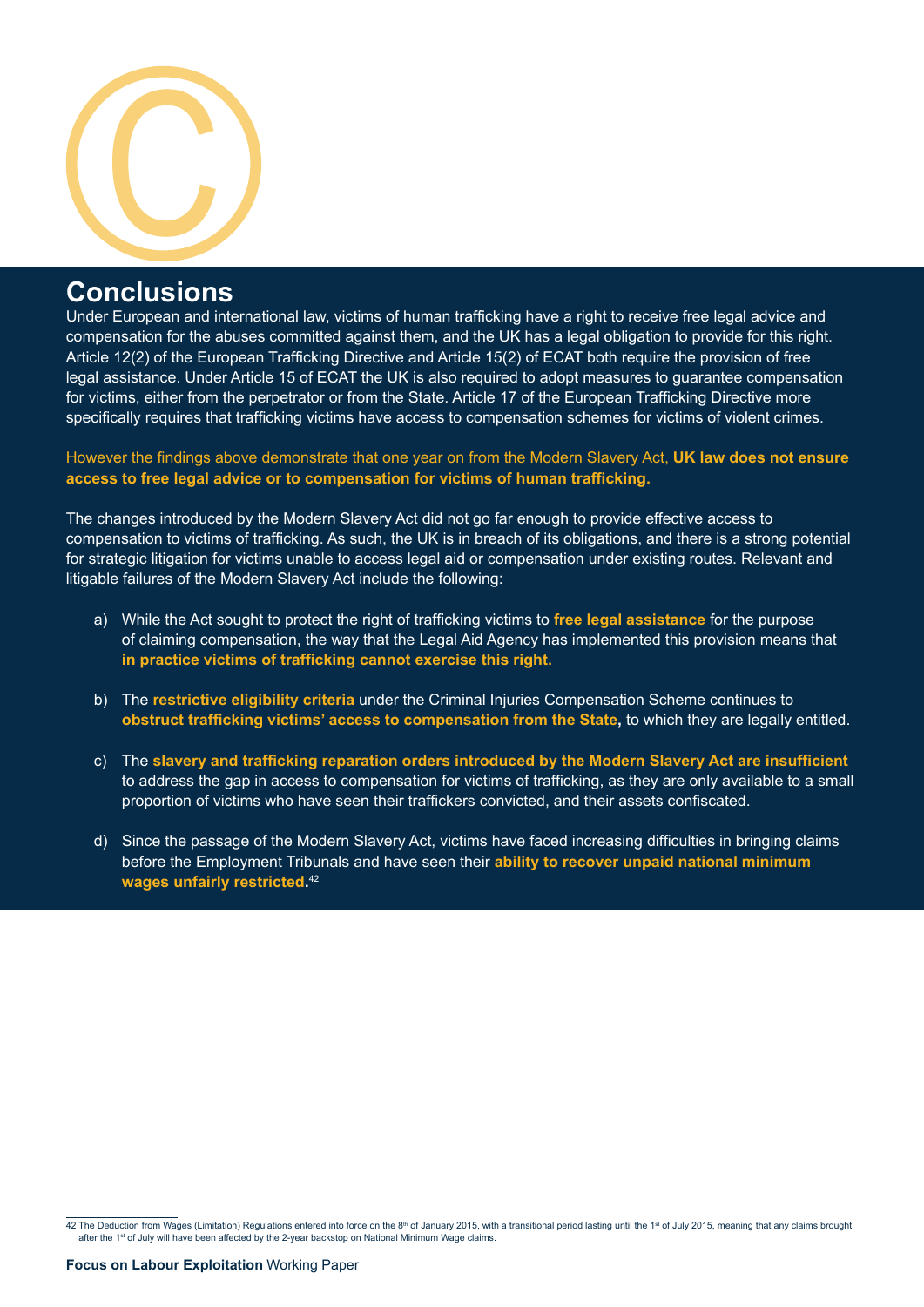## FOCUS ON<br>LABOUR<br>EXPLOITATION

A year on from the passage of the Act, **comprehensive official data on compensation awarded to victims of human trafficking is also still not being collected**. This makes it difficult to ascertain the degree to which victims of human trafficking are able to exercise their right to compensation. However, anecdotal reports and the evidence set out above indicate that the number of victims accessing compensation is very low.

The Government opposed an amendment to the Modern Slavery Act, supported by FLEX and other organisations working with victims of human trafficking, to introduce a **specific civil remedy for human trafficking and modern slavery**. Yet, the introduction of **specific avenues to compensation** for victims of human trafficking would allow the Government **to monitor the extent to which victims of human trafficking are receiving much needed compensation** for the abuses committed against them and ensure the UK is not falling short of its international commitments. It would also assist in ensuring that victims and support providers are aware of victims' rights to compensation, and are able to access adequate compensation more quickly and easily.

While the Government has argued that current remedies within and outside the Modern Slavery Act are sufficient to comply with international obligations, the evidence clearly does not support this claim, and victims continue to encounter severe difficulties in obtaining compensation.

**In order to comply with its obligations, and to avoid litigation on behalf of affected victims, the Government should comprehensively review the effective access of victims of human trafficking and modern slavery to compensation in the UK.**